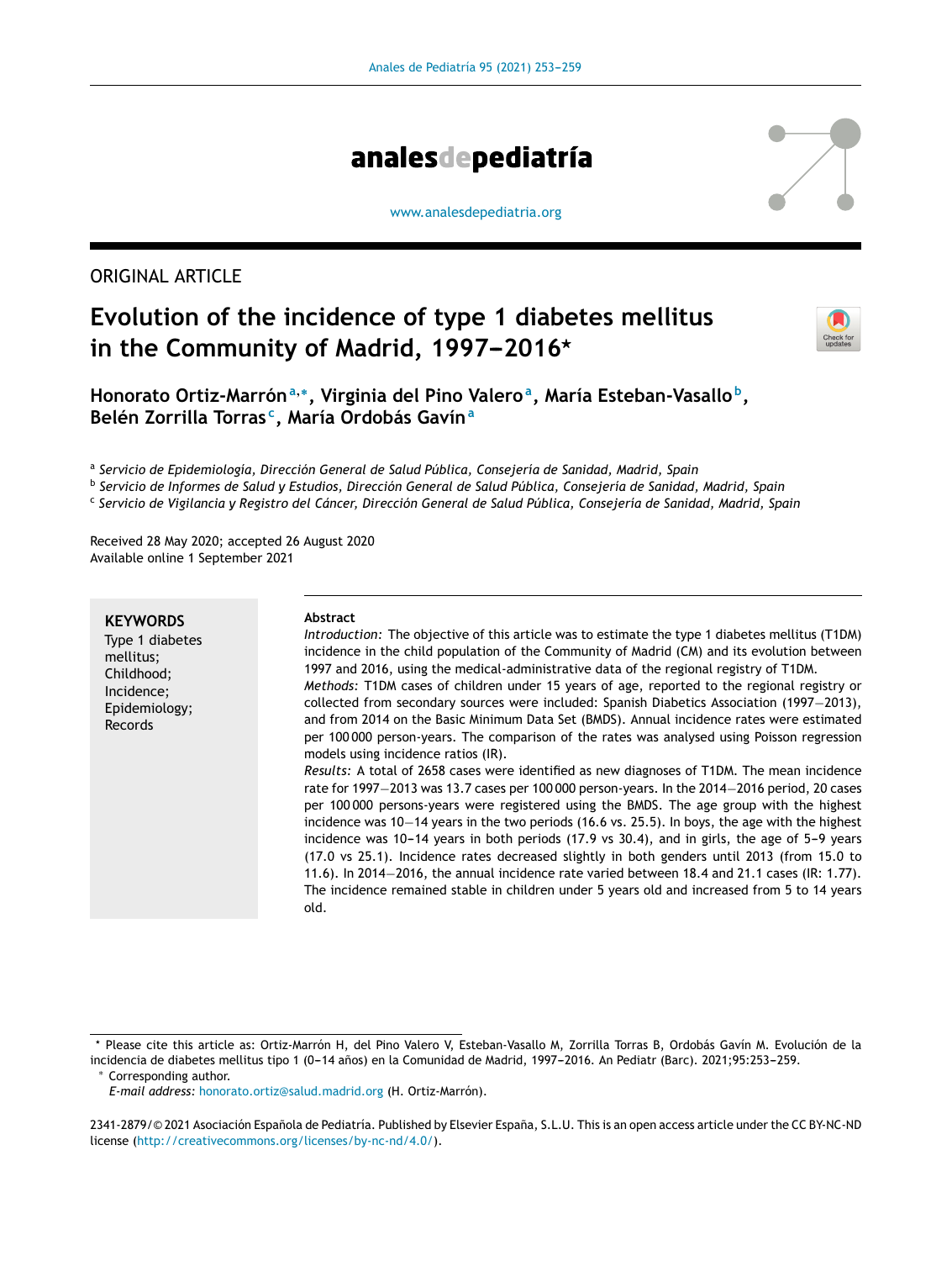*Conclusions:* The CM is among the regions with a high incidence of T1DM. In its first phase, the regional registry underestimated the incidence of T1DM, and with the incorporation of the MBDS as a source of information, the estimates for the second period (2014−2016) are possibly closer to the actual incidence of T1DM. The data presented suggests the need to know the real evolution of the incidence of the disease by incorporating computerised health records. © 2021 Asociación Española de Pediatría. Published by Elsevier España, S.L.U. This is an open access article under the CC BY-NC-ND license ([http://creativecommons.org/licenses/by-nc-nd/](http://creativecommons.org/licenses/by-nc-nd/4.0/)  $4.0/$ ).

#### **PALABRAS CLAVE**

Diabetes mellitus tipo 1; Infancia; Incidencia; Epidemiología; Registros

#### **Evolución de la incidencia de diabetes mellitus tipo 1 (0---14 anos) ˜ en la Comunidad**  $de$  **Madrid, 1997-2016**

#### **Resumen**

*Introducción:* El objetivo fue estimar la incidencia de diabetes mellitus tipo 1 (DM1) en la población infantil de la Comunidad de Madrid (CM) y su evolución entre 1997 y 2016, a partir de los datos médicos-administrativos del registro regional de DM1.

*Métodos:* Fueron incluidos los casos de DM1 de menores de 15 años, notificados al registro regional o captados de fuentes secundarias: Asociación Diabéticos Españoles (1997–2013) y a partir de 2014 del Conjunto Mínimo Básico de Datos hospitalario (CMBDS). Se estimaron tasas de incidencia anual por 100.000 personas-año. La comparación de las tasas se analizó mediante modelos de regresión de Poisson a través de razones de incidencia (RI).

*Resultados:* Un total de 2658 casos fueron identificados como nuevos diagnósticos de DM1. La tasa de incidencia media de 1997−2013 fue de 13,7 casos por 100.000 personas-ano. ˜ En el periodo 2014−2016, utilizando el CMBDS se registraron 20,0 casos por 100.000. El grupo de edad con mayor incidencia fue el de 10−14 años en los dos periodos (16,6 vs 25,5). En los niños, la edad de mayor incidencia fue de 10 a 14 años en ambos periodos (17,9 vs 30,4) y en las niñas el de 5 a 9 años (17,0 vs 25,1). Las tasas de incidencia descendieron ligeramente en ambos sexos hasta 2013 (de 15,0 a 11,6); en 2014-2016 la tasa de incidencia anual varió entre 18,4 y 21,1 casos (RI: 1,77). La incidencia permaneció estable en menores de 5 años y aumentó de 5  $a$  14  $a$ ños.

*Conclusiones:* La CM se sitúa entre las regiones de alta incidencia de DM1. En su primera fase, el registro regional infraestimaba la incidencia de DM1. Con la incorporación del CMBDS como fuente de información, las estimaciones del segundo periodo (2014−2016) son posiblemente más próximas a la incidencia real de DM1. Los datos que presentamos sugieren la necesidad de conocer la evolución real de la incidencia de la enfermedad incorporando los registros digitales sanitarios.

© 2021 Asociación Española de Pediatría. Publicado por Elsevier España, S.L.U. Este es un artículo Open Access bajo la licencia CC BY-NC-ND [\(http://creativecommons.org/licenses/by](http://creativecommons.org/licenses/by-nc-nd/4.0/)[nc-nd/4.0/](http://creativecommons.org/licenses/by-nc-nd/4.0/)).

## **Introduction**

Type 1 diabetes mellitus (T1DM) is a common autoimmune disease in the child and adolescent population that requires life-long treatment with insulin from diagnosis.<sup>[1,2](#page-6-0)</sup> When it comes to its natural history, children and adolescents with T1DM may develop renal disease, retinopathy, peripheral neuropathy, high blood pressure or coronary disease during adolescence or in adulthood.<sup>1</sup> [T](#page-6-0)he mortality of patients with T1DM is greater compared to the general population due to acute complications like ketoacidosis or hypoglycaemic episodes.<sup>[3](#page-6-0)</sup>

In the Community of Madrid (CM), treatment with insulin is usually initiated in hospital, where patients and their families receive education on diabetes and its management during the stay, and the follow-up is generally carried out at the primary care level.<sup>[4](#page-6-0)</sup>

Globally, the incidence of T1DM varies widely between countries. It is estimated that approximately 500 000 children under 15 years had T1DM and approximately 80 000 first received a diagnosis of T1DM in 2013 worldwide.<sup>5</sup> [B](#page-6-0)ased on data from the 1990s, the World Health Organization grouped countries by incidence category (very low, <1 per 100 000/year; low, 1-4.99 per 100 000/year; intermediate, 5−9.99 per 100 000/year; high, 10-19.99 per 100 000/year, and very high, ≥20 per 100 000/year). The highest incidence rates were found in Europe and the United States.<sup>[6](#page-6-0)</sup>

In 1996, the Working Group on Epidemiology of the Sociedad Española de Diabetes (Spanish Society of Diabetes) published methodological guidelines for studying the inci-dence of T1DM in Spain.<sup>[7](#page-6-0)</sup> At present, there are numerous registers of T1DM in children under 15 years that apply heterogeneous methods and report incidence values that differ substantially between autonomous communities, from 11.5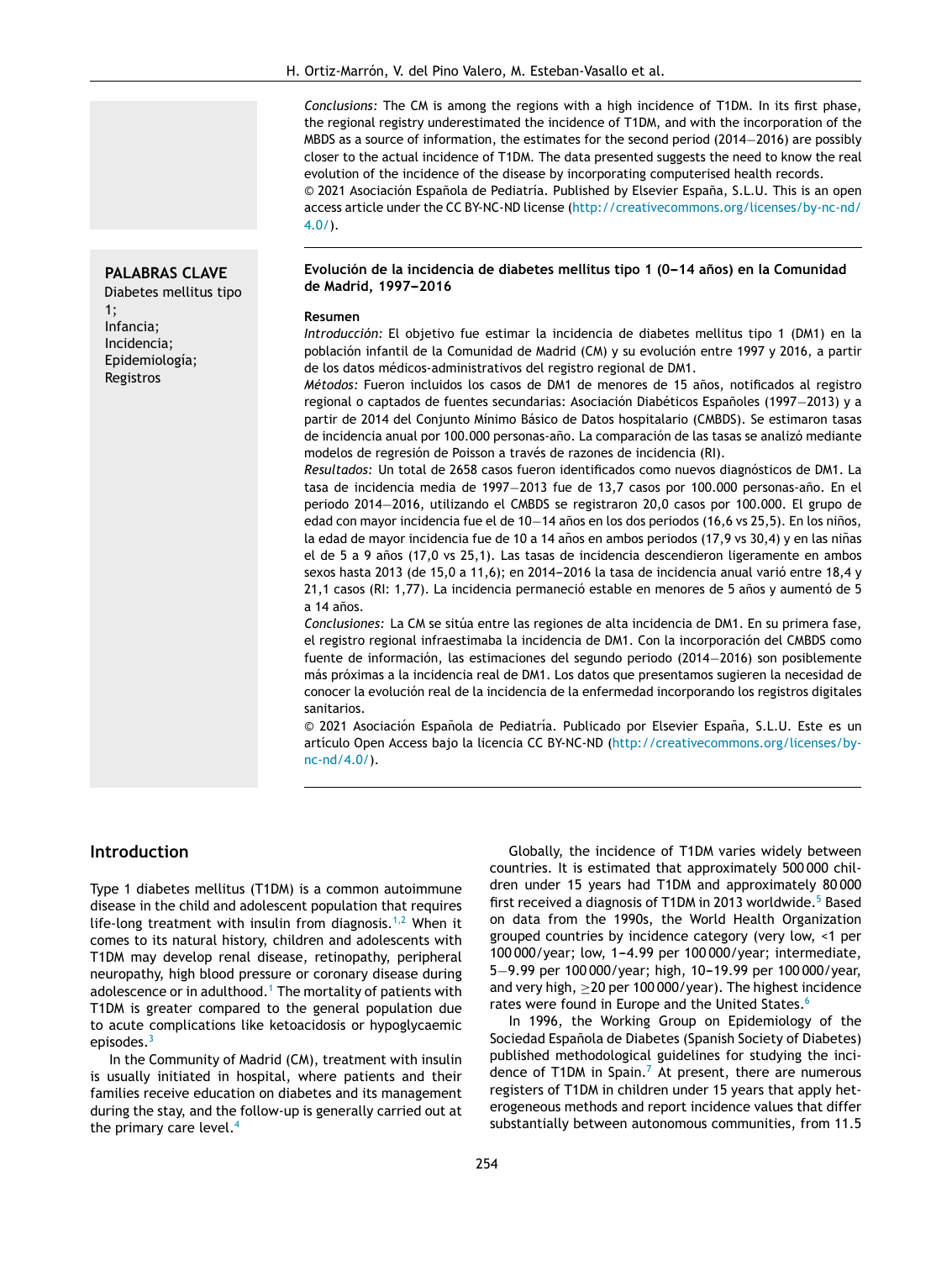| Age           | <b>Boys</b> |                        |               | Girls        |                        |               | Total |                        |               |  |
|---------------|-------------|------------------------|---------------|--------------|------------------------|---------------|-------|------------------------|---------------|--|
|               | n           | Incidence <sup>a</sup> | 95% CI        | $\mathsf{n}$ | Incidence <sup>a</sup> | 95% CI        | n     | Incidence <sup>a</sup> | 95% CI        |  |
| $0-4$ years   | 268         | 10.0                   | $8.8 - 11.2$  | 249          | 9.9                    | $8.6 - 11.1$  | 517   | 10.0                   | $9.1 - 10.8$  |  |
| $5-9$ years   | 339         | 12.7                   | $11.3 - 14.1$ | 397          | 17.0                   | $15.3 - 18.6$ | 736   | 15.3                   | $14.2 - 16.4$ |  |
| $10-14$ years | 439         | 17.9                   | $16.2 - 19.6$ | 354          | 15.2                   | $16.1 - 24.1$ | 793   | 16.6                   | $15.4 - 17.8$ |  |
| Total         | 1046        | 13.4                   | $12.6 - 14.2$ | 1000         | 13.9                   | $13.0 - 14.8$ | 2046  | 13.7                   | $13.2 - 14.6$ |  |

**Table 1** Mean annual incidence of type 1 diabetes mellitus by sex and age group, 1997–2013 period. Community of Madrid.

CI, confidence interval.

<sup>a</sup> Annual incidence, cases per 100 000 inhabitants per year.

cases per 100 000 inhabitants per year in to 27.6 in Castilla La Mancha. The mean estimated incidence in Spain in 2013 was of 17.69 cases per 100 000 inhabitants per year.<sup>[8](#page-6-0)</sup>

The aim of our stud was to estimate the incidence of T1DM in the under-15 population in the CM and analyse time trends in incidence in the 1997−2013 and 2014−2016 periods based on the clinical and administrative records of the regional T1DM register.

### **Materials and methods**

Data sources: we gathered data from the T1DM register of the CM created in 1997. We included every case of type 1 diabetes diagnosed between January 1, 1997 and December 31, 2016 in children aged less than 15 years residing in the CM. The primary sources of the data were the paediatric endocrinology units of all the public and private hospitals in the CM. New cases were notified by fax and electronic mail to the Department of Epidemiology of the Directorate General of Public Health, where the register data entry, scrubbing and analysis took place; each year, case data from secondary sources were added to the register.

To improve the completeness of the register, from January 1, 2014, new secondary sources of data were added. Our report includes an analysis of 2 periods, 1997−2013 and 2014−2016, established based on the different secondary sources.

In the first period (1997−2013), the secondary data consisted of cases reported by the Asociación de Diabéticos Española (Spanish association of individuals with diabetes). In the second period (2014−2016), the register included cases with a diagnostic code of diabetes mellitus in the minimum basic dataset (CMBDS) records of hospital discharge reports, which were verified by consulting the HORUS centralised information system that includes health care records from the primary care system of Madrid (APMADRID) and public medical speciality clinics in the entire CM. The T1DM incidence register of the CM is not anonymous and requires personally identifiable information. Thus, cases identified through the CMBDS of discharge reports of private hospitals were only included in the register if the patient could be identified through the documentation of personal health care card data. These cases were verified by finding documentation of the onset of diabetes and prescription of insulin in the HORUS database.

The register applies the case definition and age group criteria established by the Multinational Project for Child-hood Diabetes Research Group.<sup>[6](#page-6-0)</sup> Cases of T1DM eligible for

inclusion in the register were those diagnosed by a medical professional in individuals aged less than 15 years that began insulin injections before their 15th birthday and were resid-ing in the CM at the time of the first insulin administration.<sup>[6](#page-6-0)</sup> We excluded cases of other types of diabetes (maturityonset diabetes of the young [MODY], diabetes secondary to endocrine or infectious diseases or type 2 diabetes).

Statistical analysis: we present the distribution of newly diagnosed cases by age group (0−4, 5−9 and 10−14 years) and by sex for each year and for the 20-year period under study. We estimated annual incidence values and the mean incidence expressed as cases per 100 000 individuals per year, for the entire period under study. We obtained the value for the denominator from updated CM census data for the corresponding age group and sex. We estimated 95% confidence intervals (CIs) assuming an underlying Poisson distribution. To compare and estimate incidence trends in different age groups and by sex, we estimated the incidence rate ratio (IRR) using Poisson regression.

### **Results**

Table 1 presents the mean annual incidence by age and sex in the 1997−2013 period, with new cases diagnosed in a total of 2046 individuals. Fifty-one percent were male, with a mean age of 8.2 years and a median of 8.7 years. The mean age in boys was 8.4 years compared to 8.1 years in girls, values that remained stable throughout the follow-up.

The overall mean annual incidence of T1DM was 13.7 cases per 100 000 inhabitants (95% CI, 13.2−14.6); 13.4 in boys and 13.9 in girls.

The annual incidence by age group (expressed as cases per 100 000 inhabitants) was 10.0 (95% CI, 9.1−10.8) in children aged 0-4 years, 15.3 (95% CI, 14.2-16.4) in children aged 5-9 years and 16.6 (95% CI, 15.4-17.8) in children aged 10-14 years. Using Poisson regression, the incidence was highest in the 10−14 years group, with an IRR of 1.65 relative to the 0−4 years group (*P < .*001), followed by the 5−9 years group, with an IRR of 1.54 (95% CI, 1.47-1.84; *P < .*001).

The analysis by sex revealed that in the 0−4 years age group, the incidence was similar in boys and girls. In boys, the incidence peaked at  $10-14$  years with 17.9 cases (IRR, 1.76 relative to 0−4 years group; *P < .*001), and in girls it peaked at 5---9 years with 17.0 cases (IRR, 1.72; *P < .*001) per 100 000 inhabitants per year.

[Table](#page-3-0) 2 presents the mean incidence for the 2014−2016 period. A total of 612 new cases were identified (52.9% in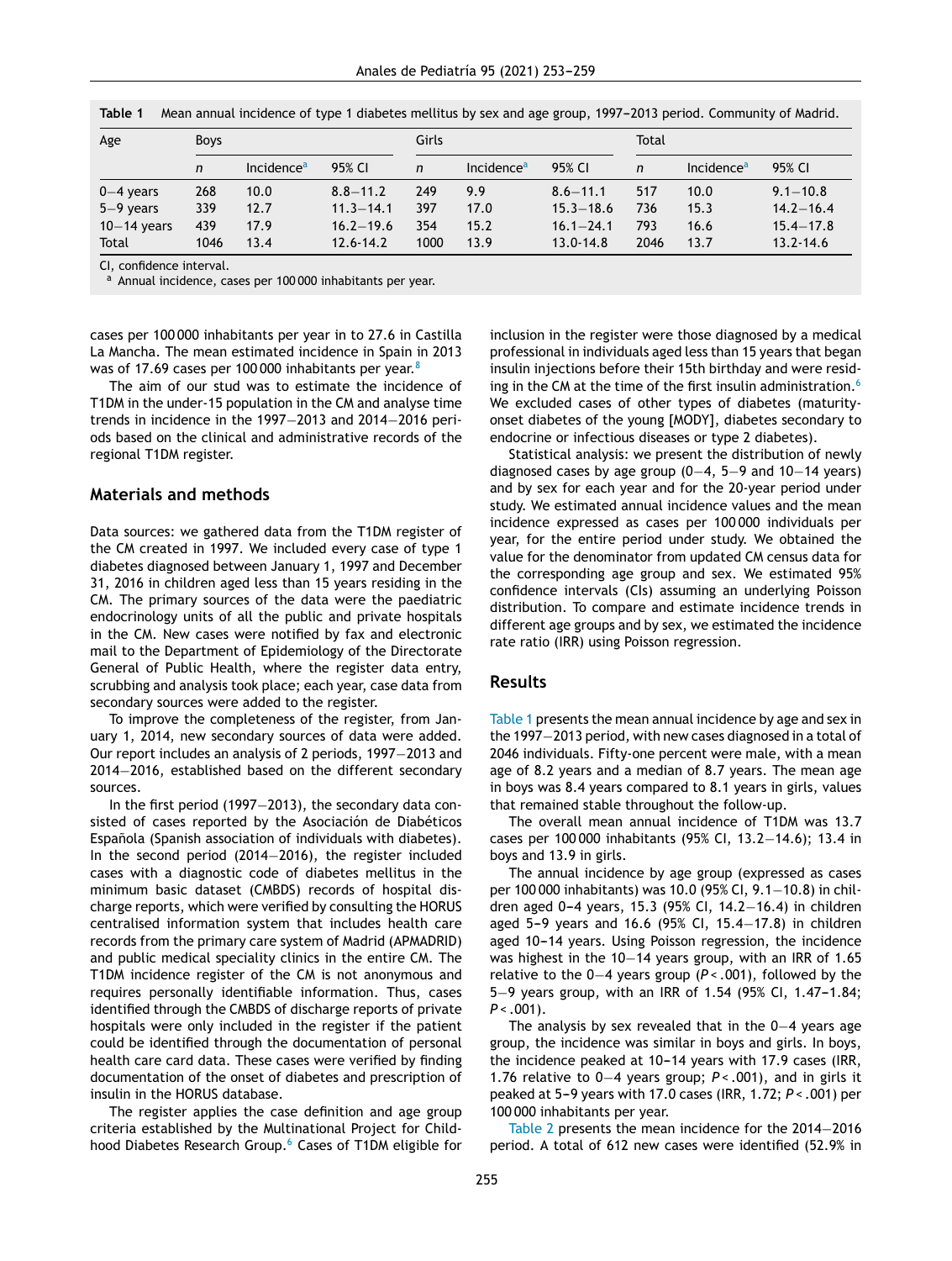| Age           | <b>Boys</b> |                        |               | Girls        |                        |               | Total |                        |               |
|---------------|-------------|------------------------|---------------|--------------|------------------------|---------------|-------|------------------------|---------------|
|               | n           | Incidence <sup>a</sup> | 95% CI        | $\mathsf{n}$ | Incidence <sup>a</sup> | 95% CI        | n     | Incidence <sup>a</sup> | 95% CI        |
| $0-4$ years   | 54          | 10.8                   | $7.9 - 13.6$  | 58           | 12.2                   | $9.1 - 15.4$  | 112   | 11.3                   | $9.2 - 13.4$  |
| $5-9$ years   | 116         | 23.2                   | $18.9 - 27.4$ | 133          | 25.1                   | $20.8 - 29.3$ | 249   | 22.8                   | $20.0 - 25.6$ |
| $10-14$ years | 154         | 30.4                   | $25.6 - 35.2$ | 97           | 20.1                   | $16.1 - 24.1$ | 251   | 25.5                   | $22.3 - 28.6$ |
| Total         | 324         | 21.5                   | $19.1 - 23.8$ | 288          | 19.3                   | $17.1 - 21.6$ | 612   | 20.0                   | $18.4 - 21.6$ |

<span id="page-3-0"></span>**Table 2** Mean annual incidence of type 1 diabetes mellitus by sex and age group, 2014–2016 period. Community of Madrid.

CI, confidence interval.

<sup>a</sup> Annual incidence, cases per 100 000 inhabitants per year.

| Annual incidence of type 1 diabetes mellitus by sex, 1997-2016. Community of Madrid. | Table 3 |  |  |  |  |
|--------------------------------------------------------------------------------------|---------|--|--|--|--|
|--------------------------------------------------------------------------------------|---------|--|--|--|--|

| Year | <b>Boys</b>  |                        |               | Girls        |                        |               | Total        |                        |               |
|------|--------------|------------------------|---------------|--------------|------------------------|---------------|--------------|------------------------|---------------|
|      | $\mathsf{n}$ | Incidence <sup>a</sup> | 95% CI        | $\mathsf{n}$ | Incidence <sup>a</sup> | 95% CI        | $\mathsf{n}$ | Incidence <sup>a</sup> | 95% CI        |
| 1997 | 65           | 16.3                   | $12.3 - 20.2$ | 52           | 13.7                   | $10.0 - 17.4$ | 117          | 15.0                   | $12.3 - 17.7$ |
| 1998 | 65           | 16.7                   | $12.6 - 20.8$ | 52           | 14.1                   | $10.3 - 17.9$ | 117          | 15.4                   | $12.6 - 18.2$ |
| 1999 | 52           | 13.5                   | $9.8 - 17.2$  | 66           | 18.0                   | $13.7 - 22.4$ | 118          | 15.7                   | $12.9 - 18.5$ |
| 2000 | 64           | 16.9                   | $12.7 - 21.0$ | 63           | 17.5                   | $13.2 - 21.8$ | 127          | 17.2                   | $14.2 - 20.2$ |
| 2001 | 58           | 14.8                   | $11.0 - 18.6$ | 39           | 10.5                   | $7.2 - 13.8$  | 97           | 12.7                   | $10.2 - 15.2$ |
| 2002 | 67           | 16.6                   | $12.6 - 20.6$ | 62           | 16.2                   | $12.2 - 20.3$ | 129          | 16.4                   | $13.6 - 19.3$ |
| 2003 | 61           | 14.5                   | $10.9 - 18.1$ | 70           | 17.6                   | $13.5 - 21.7$ | 131          | 16.0                   | $13.3 - 18.7$ |
| 2004 | 66           | 15.3                   | $11.6 - 19.0$ | 60           | 14.7                   | $11.0 - 18.5$ | 126          | 15.0                   | $12.4 - 17.7$ |
| 2005 | 50           | 11.2                   | $8.1 - 14.3$  | 65           | 15.4                   | $11.7 - 19.1$ | 115          | 13.3                   | $10.8 - 15.7$ |
| 2006 | 63           | 13.8                   | $10.4 - 17.2$ | 49           | 11.3                   | $8.1 - 14.5$  | 112          | 12.6                   | $10.2 - 14.9$ |
| 2007 | 78           | 16.9                   | $13.1 - 20.6$ | 73           | 16.7                   | $12.8 - 20.5$ | 151          | 16.8                   | $14.1 - 19.5$ |
| 2008 | 55           | 11.6                   | $8.6 - 14.7$  | 52           | 11.6                   | $8.5 - 14.8$  | 107          | 11.6                   | $9.4 - 13.8$  |
| 2009 | 59           | 12.1                   | $9.0 - 15.1$  | 59           | 12.7                   | $9.5 - 16.0$  | 118          | 12.4                   | $10.1 - 14.6$ |
| 2010 | 58           | 11.5                   | $8.5 - 14.5$  | 58           | 12.1                   | $9.0 - 15.2$  | 116          | 11.8                   | $9.7 - 14.0$  |
| 2011 | 60           | 11.7                   | $8.7 - 14.7$  | 62           | 12.7                   | $9.6 - 15.9$  | 122          | 12.2                   | $10.0 - 14.4$ |
| 2012 | 57           | 11.0                   | $8.2 - 13.9$  | 68           | 13.8                   | $10.6 - 17.1$ | 125          | 12.4                   | $10.2 - 14.6$ |
| 2013 | 68           | 13.1                   | $10.0 - 16.2$ | 50           | 10.1                   | $7.3 - 12.9$  | 118          | 11.6                   | $9.5 - 13.7$  |
| 2014 | 110          | 21.0                   | $17.1 - 25.0$ | 79           | 15.9                   | $12.4 - 19.4$ | 189          | 18.4                   | $15.8 - 21.0$ |
| 2015 | 98           | 18.7                   | $15.0 - 22.4$ | 117          | 23.6                   | $19.3 - 27.8$ | 215          | 21.1                   | $18.3 - 23.9$ |
| 2016 | 116          | 22.3                   | $18.2 - 26.3$ | 92           | 18.6                   | $14.8 - 22.4$ | 208          | 20.5                   | $17.7 - 23.3$ |

CI, confidence interval.

<sup>a</sup> Annual incidence, cases per 100 000 inhabitants per year.

boys) for an overall mean incidence of 20 cases per 100 000 inhabitants per year. Based on age, as occurred in the previous period, the incidence peaked at age 10-14 years with a mean of 25.5 cases per year (IRR, 2.2 relative to the 0−4 years group; *P < .*001). By sex, in boys incidence peaked at age 10-15 years with 30.4 cases (IRR, 2.82; 95% CI, 2.1-3.8; *P* <  $.001$ ) and in girls at age 5-9 years with 25.5 cases (IRR, 2.05; 95% CI, 1.5-2.8,  $P < .001$ ) per 100 000 inhabitants per year.

Table 3 and [Fig.](#page-4-0) 1 present the incidence of T1DM by age group and sex in the 1997-2016 period.

In 2016, the annual incidence was 20.5 cases per 100 000 inhabitants, compared to 10.5 cases in 1997. When we compared the annual incidence from 1997 to 2013, we observed a decreasing trend with an IRR of 0.98 (95% CI, 0.97−0.99; *P* <  $.05$ ). In the 2014–2016 period, the annual incidence was higher and remained stable through time (IRR, 1.05; 95% CI,  $0.95 - 1.16$ .

When we compared the incidence based on age group ([Table](#page-4-0) 4), we found that the incidence remained stable or slightly declined in the  $0-4$  years group in both the 1997−2013 and 2014−2016 periods. In the 5-9 years and 10-14 years groups, the incidence was stable or declined slightly through 2013, while in the 2014−2016 period the incidence increased compared to the initial period [\(Fig.](#page-5-0) 2).

As regards the completeness of the register, [Table](#page-4-0) 5 presents the sources of the incidence data based on the reporting institution. In the 1997−2013 period, 94.92% of cases were reported by hospitals, while in the 2014−2016 this category amounted to 55.7% of the total. In the 2014−2016 period, data for 44.28% of cases were obtained from secondary sources (CMBDS). The time trends in incidence by age group and sex in the period under study are summarised in Table 6, which can be found in Appendix B (Supplemental material).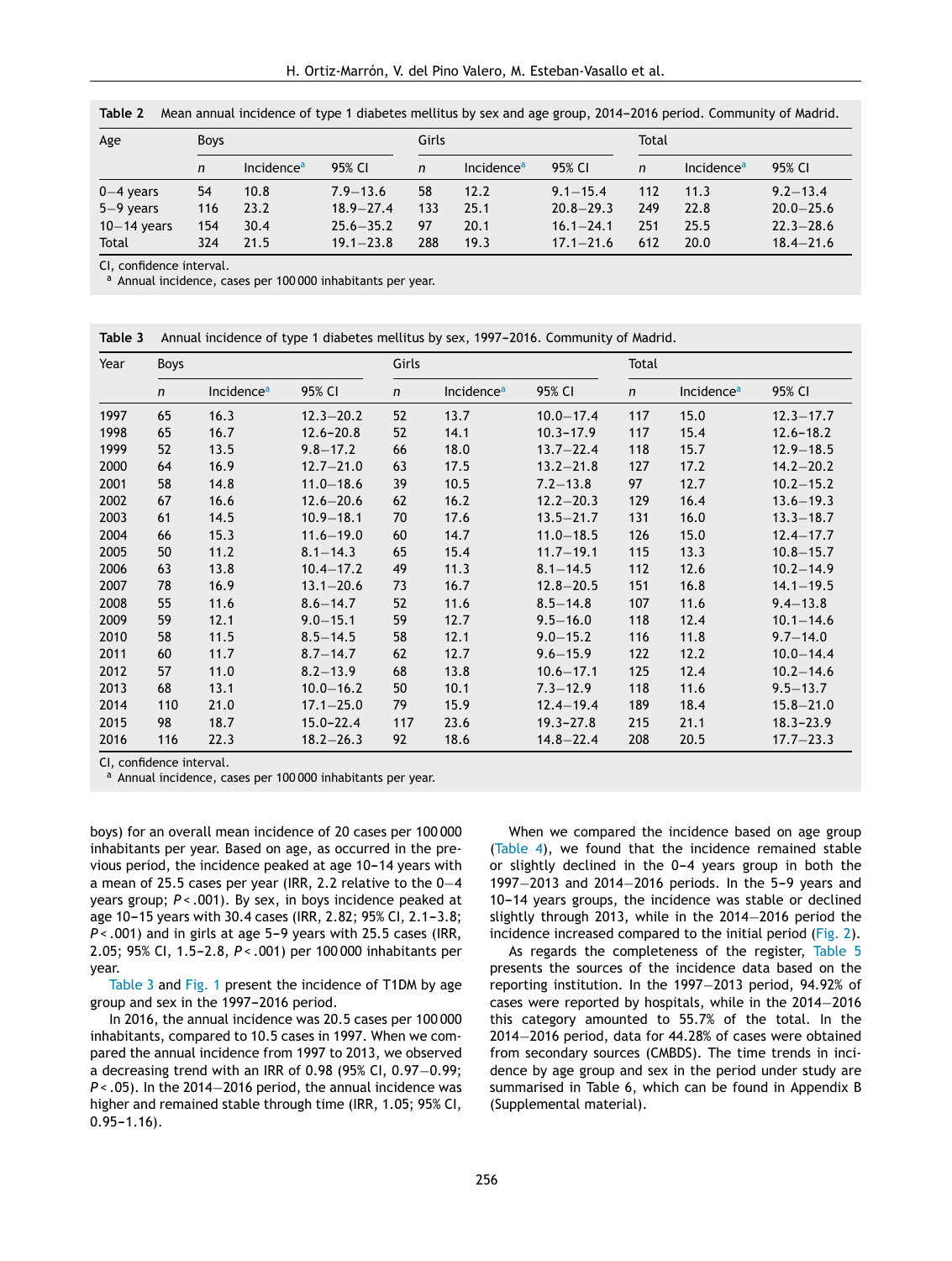<span id="page-4-0"></span>

Figure 1 Annual incidence of type 1 diabetes mellitus by sex, 1997-2016 period. Community of Madrid. Since 2014, the completeness of the register improved by incorporating data from the minimum basic dataset hospital discharge records system (CMBDS).

Table 4 Annual incidence of type 1 diabetes mellitus by age group, 1997-2016. Community of Madrid.

| Year | $0-4$ years  |                        |              |              | $5-9$ years            |               |              | $10-14$ years          |               |  |
|------|--------------|------------------------|--------------|--------------|------------------------|---------------|--------------|------------------------|---------------|--|
|      | $\mathsf{n}$ | Incidence <sup>a</sup> | 95% CI       | $\mathsf{n}$ | Incidence <sup>a</sup> | 95% CI        | $\mathsf{n}$ | Incidence <sup>a</sup> | 95% CI        |  |
| 1997 | 32           | 14.1                   | $9.2 - 19.0$ | 35           | 14.0                   | $9.3 - 18.6$  | 50           | 16.5                   | $11.9 - 21.1$ |  |
| 1998 | 30           | 13.3                   | $8.5 - 18.0$ | 41           | 16.6                   | $11.5 - 21.6$ | 46           | 16.1                   | $11.5 - 20.8$ |  |
| 1999 | 28           | 12.0                   | $7.5 - 16.4$ | 42           | 17.2                   | $12.0 - 22.4$ | 48           | 17.6                   | $12.6 - 22.5$ |  |
| 2000 | 33           | 14.1                   | $9.3 - 18.9$ | 46           | 19.1                   | $13.6 - 24.3$ | 48           | 18.1                   | $13.0 - 23.3$ |  |
| 2001 | 19           | 7.5                    | $4.1 - 10.8$ | 37           | 15.0                   | $10.2 - 19.9$ | 41           | 15.6                   | $10.8 - 20.3$ |  |
| 2002 | 30           | 11.2                   | $7.2 - 15.2$ | 50           | 19.8                   | $14.3 - 25.3$ | 49           | 18.4                   | $13.3 - 23.6$ |  |
| 2003 | 39           | 13.6                   | $9.4 - 17.9$ | 48           | 18.4                   | $13.2 - 23.7$ | 44           | 16.1                   | $11.4 - 20.9$ |  |
| 2004 | 38           | 12.5                   | $8.4 - 16.5$ | 48           | 18.4                   | $13.2 - 23.6$ | 40           | 14.6                   | $10.1 - 19.2$ |  |
| 2005 | 34           | 10.5                   | $7.0 - 14.1$ | 39           | 14.5                   | $9.9 - 19.0$  | 42           | 15.2                   | $10.6 - 19.8$ |  |
| 2006 | 34           | 9.9                    | $6.6 - 13.2$ | 32           | 11.6                   | $7.6 - 15.7$  | 46           | 16.8                   | $12.0 - 21.7$ |  |
| 2007 | 38           | 11.2                   | $7.6 - 14.7$ | 47           | 16.4                   | $11.7 - 21.1$ | 66           | 24.1                   | $18.3 - 30.0$ |  |
| 2008 | 22           | 6.5                    | $3.8 - 9.2$  | 46           | 15.3                   | $10.9 - 19.7$ | 39           | 13.9                   | $9.6 - 18.3$  |  |
| 2009 | 26           | 7.3                    | $4.5 - 10.2$ | 53           | 16.8                   | $12.5 - 21.3$ | 39           | 13.8                   | $9.4 - 18.1$  |  |
| 2010 | 24           | 6.6                    | $3.9 - 9.2$  | 47           | 14.3                   | $10.2 - 18.4$ | 45           | 15.6                   | $11.0 - 20.1$ |  |
| 2011 | 31           | 8.4                    | $5.4 - 11.4$ | 41           | 12.2                   | $8.5 - 15.9$  | 50           | 16.9                   | $12.2 - 21.6$ |  |
| 2012 | 22           | 6.0                    | $3.5 - 8.5$  | 46           | 13.5                   | $9.6 - 17.4$  | 57           | 19.0                   | $14.1 - 23.9$ |  |
| 2013 | 37           | 10.2                   | $6.9 - 13.5$ | 38           | 10.9                   | $7.4 - 14.4$  | 43           | 14.1                   | $9.9 - 18.3$  |  |
| 2014 | 40           | 12.0                   | $8.3 - 15.7$ | 67           | 18.2                   | $13.8 - 22.6$ | 82           | 25.1                   | $19.7 - 30.6$ |  |
| 2015 | 30           | 9.3                    | $6.0 - 12.6$ | 93           | 25.3                   | $20.2 - 30.5$ | 92           | 27.8                   | $22.1 - 33.5$ |  |
| 2016 | 42           | 12.7                   | $8.8 - 16.5$ | 89           | 25.0                   | $19.8 - 30.2$ | 77           | 23.4                   | $18.2 - 28.7$ |  |

CI, confidence interval.

Annual incidence, cases per 100 000 inhabitants per year.

**Table 5** Source of data on cases of type 1 diabetes mellitus by reporting institution, 1997-2016.

|                                                 | 1997-2013                |                           |                        | $2014 - 2016$               | Total                     |                            |  |
|-------------------------------------------------|--------------------------|---------------------------|------------------------|-----------------------------|---------------------------|----------------------------|--|
|                                                 | N                        | %                         | N                      | %                           | N                         | %                          |  |
| <b>Hospitals</b><br>ADE<br><b>MBDS</b><br>Total | 1942<br>81<br>23<br>2046 | 94.9<br>4.0<br>1.1<br>100 | 341<br>0<br>271<br>612 | 55.7<br>0.00<br>44.3<br>100 | 2283<br>81<br>294<br>2658 | 85.9<br>3.0<br>11.1<br>100 |  |

ADE, Asociación de Diabéticos Españoles; MBDS, minimum basic data set (discharge report).

#### **Discussion**

The incidence of T1DM recorded in the CM in 1997 was of 15.0 cases per 100 000 inhabitants, compared to 20.0 cases in 2016. Between 1997 and 2013, the incidence of T1DM exhibited a mildly decreasing trend reaching approximately 14 cases per 100 000 inhabitants. In the 2014-2016 period, with the incorporation of data from the MBDS of discharge reports as a secondary source, the documented incidence increased to approximately 20 cases per 100 000 inhabitants. The risk of developing T1DM was similar in boys and girls and higher at ages  $5-9$  years and  $10-14$  years compared to  $0-4$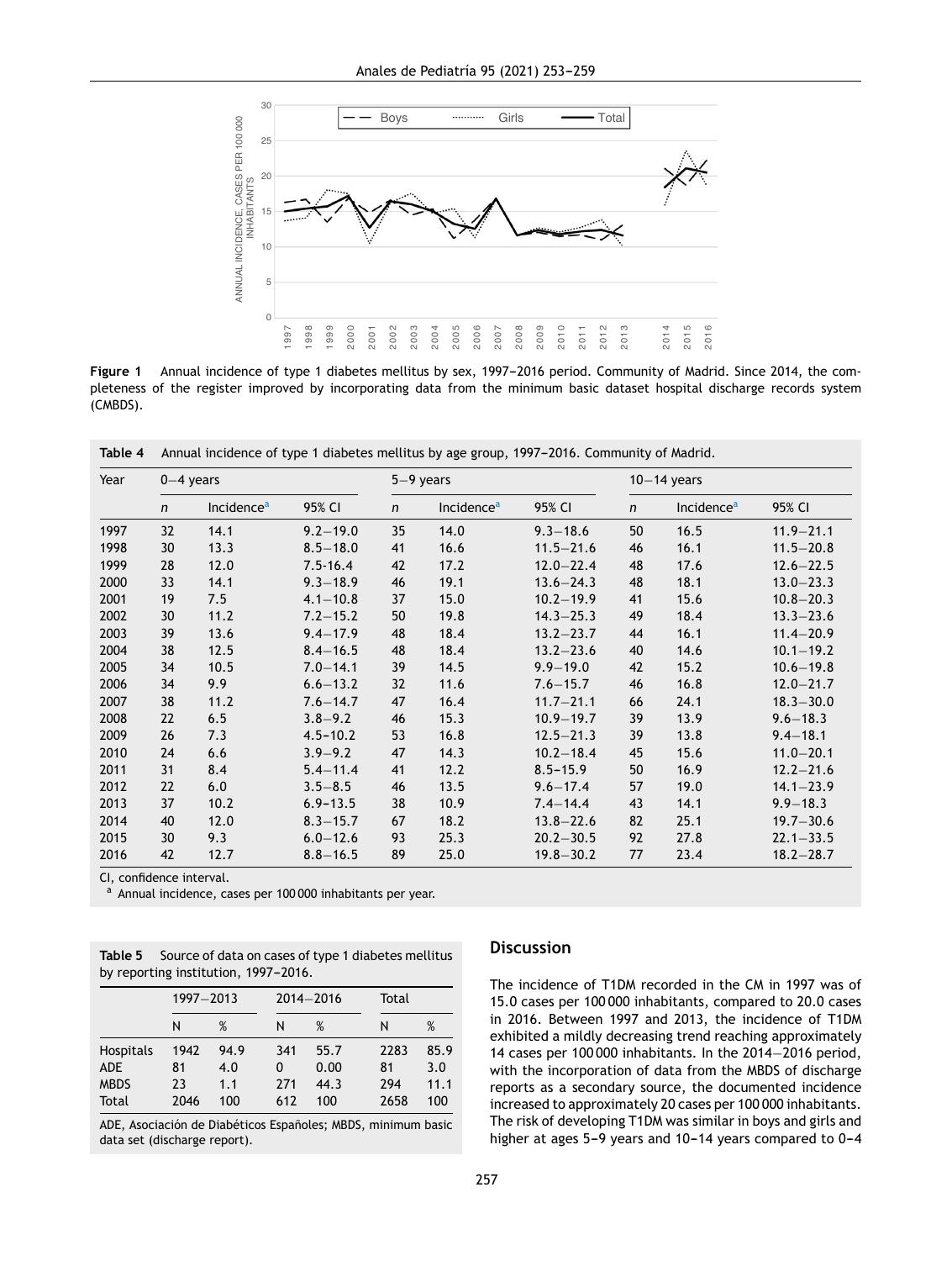<span id="page-5-0"></span>

Figure 2 Changes in the incidence of type 1 diabetes mellitus. Annual incidence rate ratios, 1997-2016 (95% confidence interval). Community of Madrid.

Adjusted for age and sex.

years. In boys, the risk peaked at age 10-14 years in girls at age 5-9 years.

It is well known that the incidence of childhood diabetes varies widely between countries and regions worldwide.<sup>6</sup> [In](#page-6-0) China, the incidence was 0.1 cases per 100 000 inhabitants per year in the 1990-1994 period, and in Finland it was 62.4 cases in the 2006–2011 period. $9$  [In](#page-6-0) Spain, the reported incidence varies between autonomous communities, with a mean nationwide incidence of 17.7 cases per 100 000 inhabitants per year. $8$  [T](#page-6-0)he incidence in the CM found in our study, of approximately 20 cases per 100 000 inhabitants, is in the midrange relative to the rest of autonomous community.

Zorrilla Torras et al. (2009) estimated that the completeness of the regional T1DM register in the 1997-2005 period was of 82.2% using the capture-recapture method and based on the 2 sources of data used at the time, which would correspond to an actual mean annual incidence of approximately 20.0 cases per [10](#page-6-0)0 000 inhabitants. $10$  There was evidence that in the later years, reporting of cases from hospitals decreased due to the manual notification process and the move of some of the reporting paediatricians to different hospitals. The progressive decline in completeness encouraged us to use the MBDS as a secondary source.

With the incorporation of the MBDS as a secondary source in 2014, the completeness of the register has improved substantially; thus, in the 2014-2016 period, 44.28% of cases were identified through the use of the MBDS as a secondary source. In fact, we verified that every case in the register reported directly by hospitals was documented in the MBDS database, which leads us to believe that this is a good source to pursue the exhaustive identification of newly diagnosed cases.

Due to the above, we think that the increase in the number of registered cases in the 2014–2016 period to an observed incidence that was also approximately 20 cases per 100 000 inhabitants was probably due not to an increase in the actual incidence of T1DM, but to an improvement in the completeness of the register thanks to the automatic inclusion in the register of cases recorded in the MBDS system from 2014, along with the verification of cases through the review of primary care and specialty clinic health records. The incidence values obtained in the latter period under study are probably closer to the actual incidence of disease in the CM, assuming that the incidence remained stable with small variations throughout the study period. However, due to changes in the completeness of the register we cannot determine whether the incidence has remained stable or varied throughout the study period. Automatic reporting systems need to be incorporated into the register at some point in the future to guarantee its completeness.

In agreement with the previous literature, the incidence of diabetes in the under-15 population was similar in both sexes. We found the overall incidence peak irrespective of sex is, as reported in most published studies, in the 10-14 years group, and the lowest incidence in the 0-4 years group.<sup>[11,12](#page-6-0)</sup> Our data is also consistent with previous studies in finding an incidence peak in boys at age 10-14 years compared to 5-9 years in girls.<sup>[11](#page-6-0)</sup> In girls, the incidence of T1DM was lower compared to boys at 10-14 years and higher at age 5-9 years.

There are limitations to our study, starting with the fact that every governmental epidemiological register tends to underestimate incidence due to lack of completeness. The register may also include cases in children from other autonomous communities that registered in the health care system of the CM for follow-up and were treated as residents, but these cases are probably few as T1DM is a disease with an abrupt onset that in most cases requires hospital admission at the time of diagnosis. The problems associated with the lack of completeness of the register in the early years have been partially controlled through the incorporation of more complete secondary sources. On the other hand, cases of other types of diabetes, such as MODY, iatrogenic diabetes or even type 2 diabetes, may have been included in the register by mistake.

The greatest strength of our study is that it was conducted at the population level and that we confirmed cases applying standardised criteria through the review of health records. The incorporation of MBDS discharge data as a secondary source resulted in a more exhaustive identification of cases, as this system includes data from public and private hospitals, thus covering the entire population.

In conclusion, our study produced estimates of the annual incidence of T1DM in the entire paediatric population under